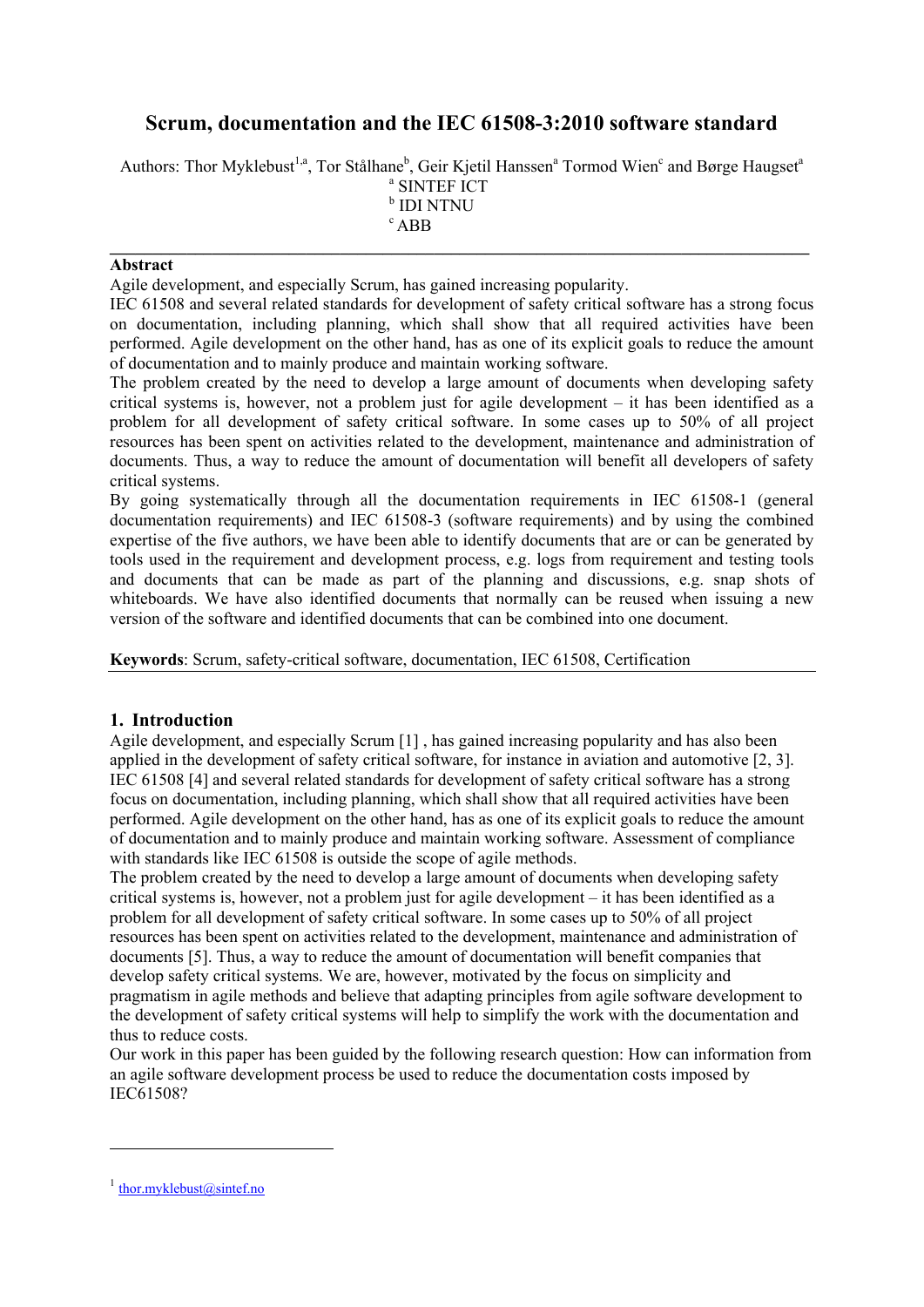The authors have already published papers on how to adapt the agile development process to conform to the standards ISO 9001 (quality systems) [6], IEC 61508 (functional safety systems) [7] and IEC 60880 (nuclear systems) [8]. Some companies have been reluctant to adapt an agile approach due to the perceived risk of having to redo a large amount of documentation for each of the frequent and short iterations in the development cycle. How we have solved this problem is described in chapter 3 and 4 below.

This work has been performed as part of the  $SUSS<sup>2</sup>$  project, financed by The Norwegian Research Council.

### **2. Background**

As Scrum and other agile processes are introduced also into the part of the software industry that develops safety critical systems, the industry is caught between the relevant standards that are preagile and mostly document driven and the agile concept which tries to avoid producing documents that does not directly relate or contribute to the development of working software. This is based on the agile manifest (http://agilemanifesto.org/) that states "Working software over comprehensive documentation ".

In our opinion the relevant standards overdo their focus on documents, mostly because they overdo their focus on process documentation. It is our experience that a large part of this documentation will only be used for proof of conformance (PoC) which is needed in two cases – for certification and in case the product will be drawn into a court case.

Using an agile approach will reduce the amount of in-process document needed. Another factor that will reduce lead time and cost is to tap the large potential for reuse of whole or parts of important documents. This can, however, only be achieved if they are written with reuse in mind.

#### **SafeScrum**

<u>.</u>

We have earlier attacked similar problems related to standards that were, often implicitly, intended for a document driven, waterfall process such as ISO 9001 [6] and IEC 61508 [7]. Our conclusion is the same in both cases: most of the standards' requirements are met without much ado, some requirements can be solved with a little flexibility from the developers and assessors while there are a few stumbling blocks that need new thinking. Of the 50 top-level requirements in ISO 9001, only four fall into this category. For the IEC 61508, we had to develop a new Scrum process – Safe Scrum – in order to cater to the identified problem areas.

SafeScrum [ibid.] is motivated by the need to make IEC 61508 more flexible with respect to planning, documentation and specification, as well as making Scrum a practically useful approach for developing safety critical systems.

Our model has three main parts. The first part consists of the IEC 61508 steps of developing first the environment description and then the SSRS (Software Safety Requirement Specification) phases 1-4 (concept, overall scope definitions, hazard and risk analysis and overall safety requirements). These initial steps result in the initial requirements of the system that is to be developed and is the key input to the second part of the model, which is the Scrum process. The requirements are documented in a *product backlog.* A product backlog is a list of required features and functions of the system prioritized by the customer.

Due to the focus on safety requirements, we propose to use two related product backlogs, one *functional product backlog*, which is typical for Scrum projects, and one *safety product backlog*, to handle safety requirements. We will keep track of how each item in the functional product backlog relates to the items in the safety product backlog, i.e. which safety requirements that are affected by which functional requirements.

<sup>&</sup>lt;sup>2</sup> Norwegian: Smidig utvikling av Sikkerhetskritisk Software. English: Agile Development of safety Critical Software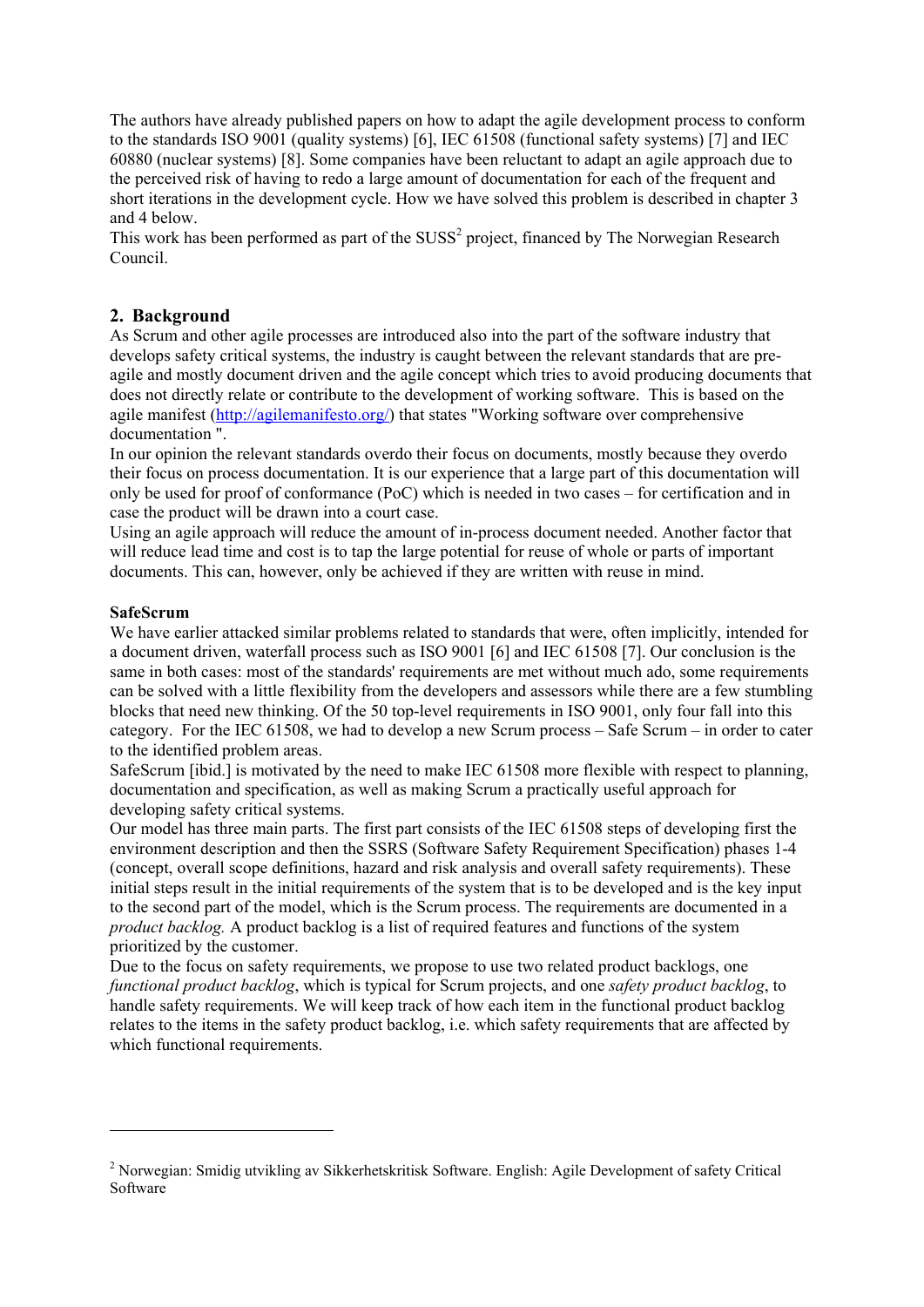

n iterations à 30 days

#### **Figure 1: The SafeScrum model**

Each Scrum iteration can be considered as a mini waterfall project or a mini V-model, and consists of planning, development, testing, verification and also validation. For the development of safety critical systems, traceability between system/code and backlog items, both functional requirements and safety requirements, is needed. The documentation and maintenance of trace information is introduced as a separate activity in each sprint – see Figure 1. In order to be performed in an efficient manner, traceability requires the use of a supporting tool. There exist several process-support tools that can manage traceability in addition to many other process support functions. Two out of many examples are Jira (www.atlassian.com/software/jira) and Rally software (www.rallydev.com). An important practice in many Scrum projects is *test-driven development*, where the test of the code is written *before* the code is developed. Initial, this test is simple, but as the code grows, the test is extended to continuously cover the new code. The benefits of test-driven development are that the developer needs to consider the behaviour of the code, based on the requirements, before implementation, it enables regression testing, and it provides documentation of the code. A sprint should always produce an *increment,* which is a piece of the final system, for example design, test rig or executable code. The sprint ends by demonstrating and validating the developed code to assess whether it meets the requirements in the sprint backlog. Some items may be found to be completed and can be checked out while others may need further refinement in a later sprint and goes back into the backlog. To make Scrum fit with IEC 61508, we propose that the final validation in each iteration is done both as a validation of the functional requirements and as a RAMS validation, to address specific safety issues. If appropriate, an assessor may take part in this validation for each sprint. The assessor could also take part in the retrospective after each sprint to help the team to keep safety consideration in focus. Running such an iterative and incremental approach means that the development project can be continuously *re-planned* based on the most recent experience with the growing product. Between the iterations, it is the duty of the customer or product owner to use the most recent experience to re-prioritize the product backlogs.

As the final step, when all the sprints are completed, a final RAMS validation will be done. Given that most of the developed system has been incrementally validated during the sprints, the final RAMS validation will be less extensive than when using other development paradigms. This will also help us to reduce the time and cost needed for certification.

#### **Test Driven Development**

TDD is a popular practice in agile development and is often used to supplement Scrum. We see TDD as a natural part of SafeScrum as well and believe that this may produce documentation being useful as PoC. TDD is a practice where all new code at the procedure or method level first needs to be described as a suite of mock objects and assertions (expected results from given inputs). The total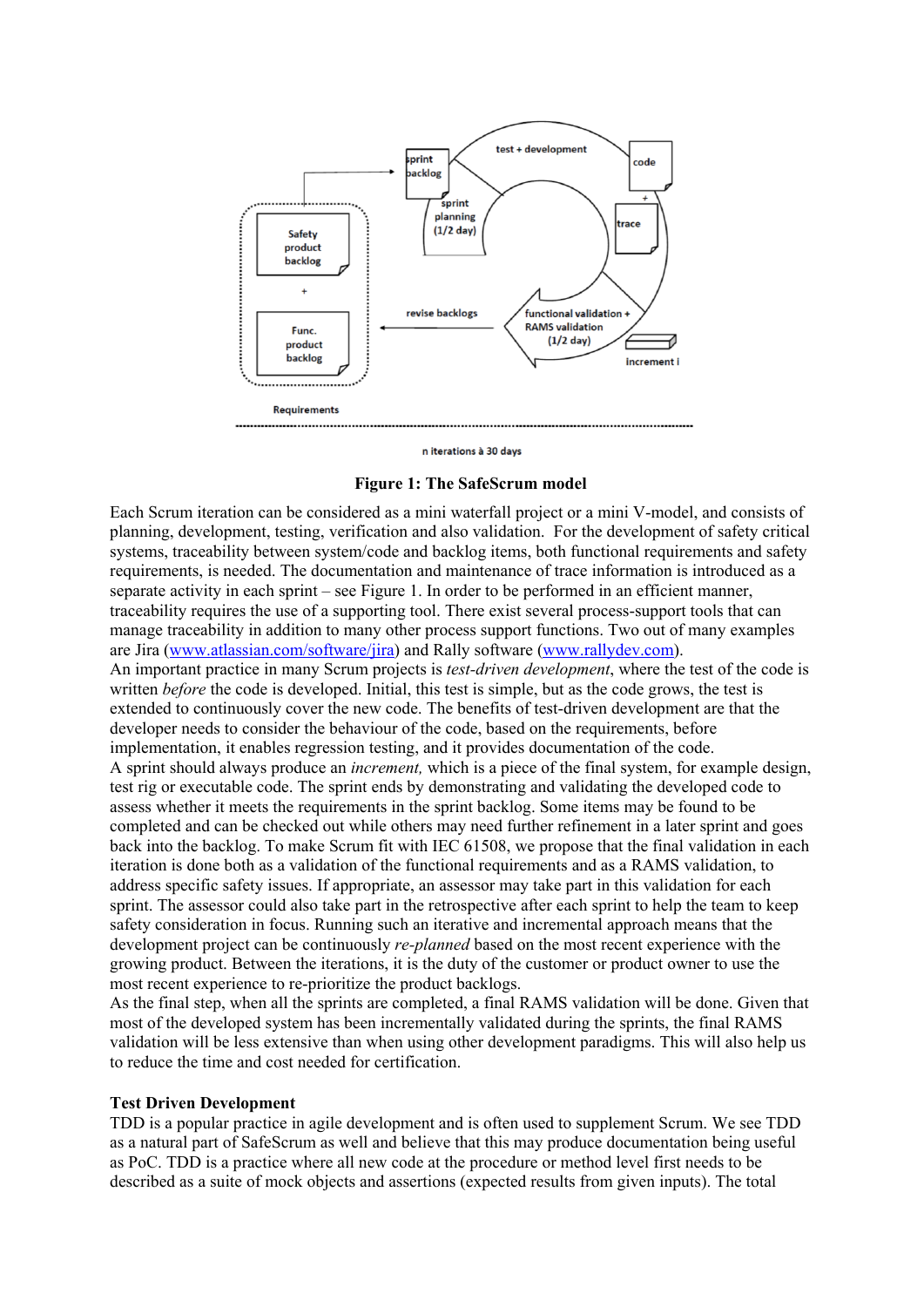collection of unit tests grows as the code grows and is automatically executed frequently to test if the code works as defined after each change.

#### **Trust**

We have checked requirements related to "Trust" in several IEC and ISO standards [9-17]. During assessment work, we have observed that the level of trust that the assessor have in the manufacturer may affect the level of documentation needed for the approval of the product. In the standards evaluated, only ISO/IEC 17021 [13] mentioned the level of trust the assessor have in the manufacturer. Quote"*Familiarity (or trust) threats: threats that arise from a person or body being too familiar with or trusting of another person instead of seeking audit evidence*". This standard is also the only standard that mentions the requirements for trust related to the assessor (third party).The level of trust the assessor have in the manufacturer is a subjective issue so it is important to discuss the level of details, possible excessive bureaucracy and pragmatism with the assessor at the beginning of the certification process. The important issue is that the manufacturer has the information they need to do their job and the assessor to do his job.

Trust as a topic in this respect is closely linked to the level of competence and experience of the personnel.

In practice trust is mainly related to people, not organizations. This has been experienced by one of the SUSS participating companies when the certification body changed several of their assessors and as a result, trust was decreased.

#### **Industrial challenges**

The development of safety-critical systems is guided by document-driven and process-heavy standards. The safety-standard, IEC61508, assumes extensive documentation and strictly defined processes for the product safety certification including risk analysis, change control and traceability. Therefore the speed of change is lower in such projects, making them less flexible with respect to changing requirements from customers and markets.

The safety process being mostly a document driven process, where each step from planning and specification to design, coding, testing and validation and verification need to be documented as a Proof of Concept, put a lot of emphasis on the project organization and the competence and experience of the people involved. Furthermore, the requirement that there shall be unique traceability all the way from requirements to design, implementation, testing and validation and verification, complicates the picture and assumes the use of labor extensive procedures to be able to cope with often large amount of data. Data, which over the lifetime of a project that can span several years, is not necessarily static. Compared to a "normal" software development project, testing is without doubt the task requiring most additional effort. This is due to the rigid requirements on the documentation process to verify that the required functionality is implemented as specified. Tests must be implemented at all levels (unit, functional, system) with unique traceability, covering normal, exceptional and erroneous operation.

#### **3. Requirements related to documentation**

In search of a potential reduction of the necessary documentation we believe that proper adoption of agile software development principles from the Scrum methodology may reduce the costs of documentation. We expect to see two cost saving effects: 1) it will reduce lead time and increase the development process flexibility, thus reducing development costs and, 2) it will reduce the number of new documents. When doing modification of an already certified product, only a few documents are new e.g. test reports. Furthermore these documents can be based on templates or reuse (see IEEE std 1517:2010 [18] for more information related to reuse) or be automatically generated to further reduce documentation costs. See table I.

The challenge with this solution is to keep the process and available documentation in line with the IEC 61508 requirements while at the same time gaining the benefits from an agile development process. As described below, we can achieve this through a systematic walkthrough of the IEC 61508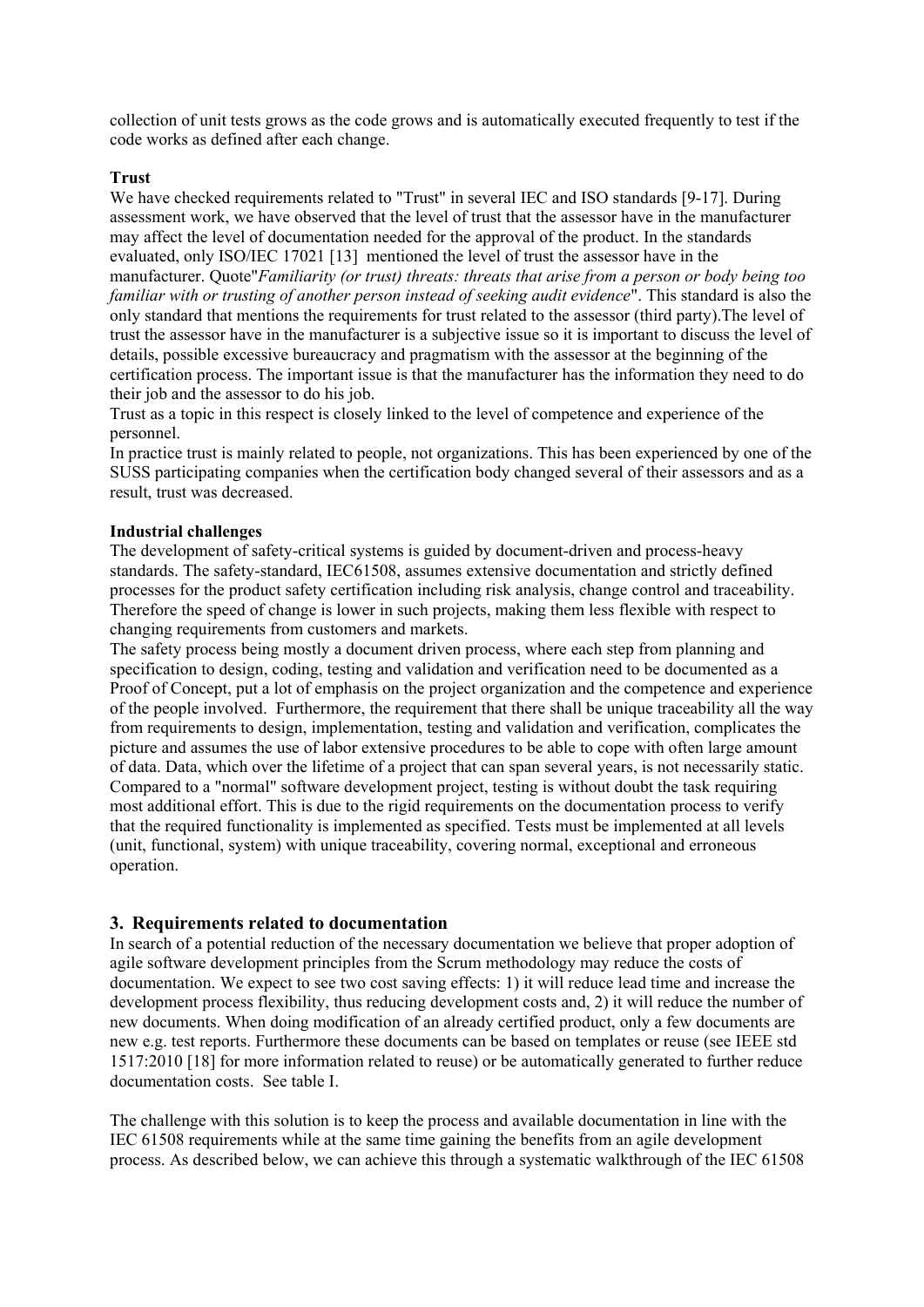requirements and only keep the minimum of documents or information that are needed to meet the standard's requirements.

#### **Method when evaluating IEC 61508-1 documentation requirements**

We have used the same method for the work reported here as we have used earlier – see [6, 7]. The process consists of the following two steps:

- 1. Check each relevant part of the standard (Part 1 ch. 5) and for each requirement ask "If we use Scrum, will we still fulfil this requirement?" this check is used to move the requirements into one out of three parts of an issues list – "OK", no further action requirement, "?", needs to be discussed further and "Not OK", will require changes to Scrum and, in a long term perspective, to IEC 61508. In addition to the issues list we will also get a lot of input to how to modify the Scrum process in order to reduce the amount of conflicts.
- 2. Check all requirements that are in the categories "?" and "Not OK" against a modified Scrum process model – in our case Safe Scrum. This will reduce the number of problematic requirements further. In addition, the accompanying discussions will enable us to identify new ways of tackling some of the problems discovered.

This process is used on the case at hand in the section "IEC 61508 walkthrough". Most of the categorizations done on the standard's requirements are to a certain degree subjective. For this reason we have included all relevant roles in the assessment: one assessor, two Scrum expert, one safety experts and one representative for a company that routinely have to have their software products certified.

### **IEC 61508-1 walkthrough of chapter 5 "Documentation"**

We have gone through the section 5.2 - Requirements on documentation - in IEC 61508, part 1. The documentation requirements in IEC 61508, part 3 is just a reference to part 1 of the standard. The result from the first iteration of the IEC 61508, part 1, section 5.2 walkthrough was that out of a total of 11 issues, we found that

- Five was "OK".
- One was "not OK" (5.2.3 below). As a result Scrum has to be adapted. The adaptation is included in SafeScrum.
- Five needed further investigation "?"

The second iteration focused on the following six issues:

- 5.2.1. The documentation shall contain sufficient information, for
	- o each phase of the overall, E/E/PES and software safety lifecycles completed*. These documents will fall in the class Reusable documents (see ch. 4 below)*
	- o necessary for effective performance of subsequent phases. *SafeScrum is mainly performed as part of phase 10 Realisation. Anyway an agile approach should, where possible, also be used for the other phases to ensure optimalization of the work involved*
	- o verification activities. *The verification process should use automatic testing tools – e.g., Cucumber (http://cukes.info/) or Fitnesse (http://fitnesse.org/). This will also enable a considerable amount of pragmatic reuse.*

*The problem for Scrum, compared to traditional Scrum, is traceability. In order to handle this problem, we have added an extra activity to handle all traceability in SafeScrum.*

- 5.2.3 The documentation shall contain sufficient information required for the implementation of a functional safety assessment, together with
	- o the information and
	- o results derived from any functional safety assessment.

*This problem is partly taken care of by the SafeScrum process but the assessor will need more information, which is not available from Scrum as it is practiced now. This means that SafeScrum needs to be complemented by normal functional safety assessment.*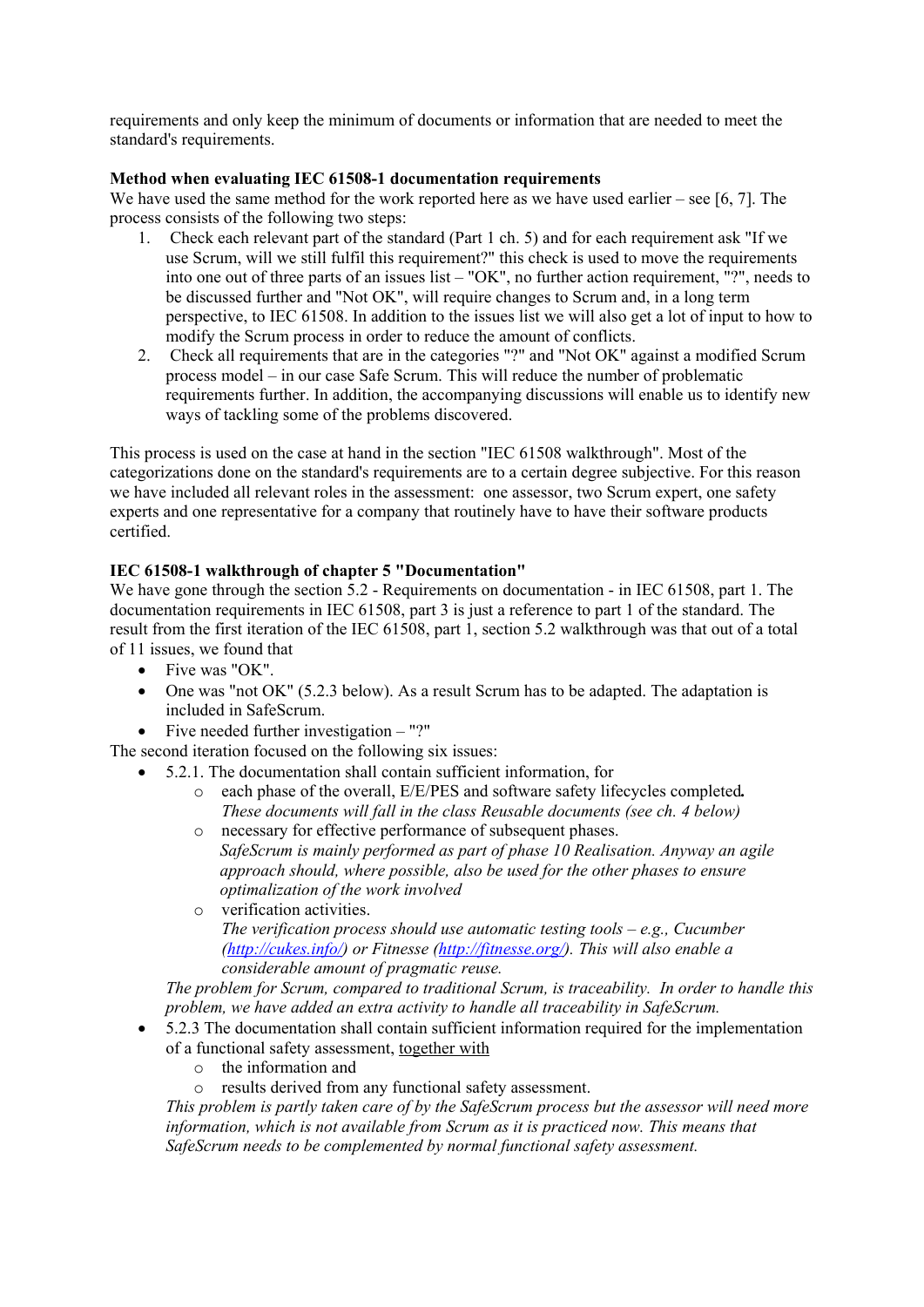- 5.2.4 The information to be documented shall be as stated in the various clauses of this standard unless justified or shall be as specified in the product or application sector international standard relevant to the application *We should be pragmatic when fulfilling this clause, since this opens up for a wide range of interpretations for what should be accepted as PoC. The most important thing here is, however, to discuss this with the assessor before the project starts in order to get an agreement on the information that will be needed.*
- 5.2.5 The availability of documentation shall be sufficient for the duties to be performed in respect of the clauses of this standard. *In order to make all relevant documents available for the assessor we need first of all to register all relevant information. The simplest way to do this is to use a whiteboard and to take snap-shots. Theses snap-shots, together with the date and a list of participants should be accepted as process documentation. When the relevant documents are registered there exist several tools for sharing information like e.g. www.projectplace.com.*
- 5.2.10. The documents or set of information shall be so structured as to make it possible to search for relevant information. It shall be possible to identify the latest revision (version) of a document or set of information.

*All relevant documents must be stored in a project database and indexed properly.* 

 5.2.11. All relevant documents shall be revised, amended, reviewed and approved under the control of an appropriate document control scheme. *The important question here is when – e.g., after each iteration, after some iterations or just when we have finished all development iterations. Using the methods suggested for section 5.2.5 it is easy to conform to the two first points – revised and amended – while the last two – reviewed and approved – might be problematic in the sense that it will bureaucratize and delay the Scrum process, thus reducing its effect. These review aspects are normally included* 

#### *Two important things can be done:*

*in the contract between the manufacturer and the assessor.* 

- o *Move much of the necessary documents out of the Scrum iteration loop.*
- o *Get an agreement with the assessor as to which iterations need to be included in 5.2.11 and how this can be performed when using e.g. databases.*

#### **IEC 61508 walkthrough of the normative Annex A "Guide to the selection of techniques and measures" of Part 3**

Although annex A in IEC 61508, part 3 is not directly related to documents and PoC, it gives an overview of the needed activities and thus indirectly an overview of the necessary PoC. The 10 tables – A1 – A10 – contains a total of 70 requirements. In order to simplify a walkthrough of these tables we have decided to assume SIL 2 development, remove all issues related to maintenance and only consider the activities that are marked as HR – Highly Recommended (although, in practice, some R activities should be performed). This reduces the number of issues to 19. The two tables A3 and A4 are only concerned with pre-development activities. Three tables – A5, A6 and A7 – are only concerned with testing and the PoCs can be sufficiently covered by the automatically generated test logs. Table A2 is concerned with design activities. In our opinion, the PoC will in some cases be satisfied by white-board snapshots plus a list of participants. High level design – architecture – is decided before we enter SafeScrum. Using the whiteboard for detailed design has some pros and cons. Pro: quick, can document the design process, not only the final result. Con – may lack the formality achieved by a document.

The only challenge is table A9 "SW verification", which is concerned with static and dynamic analyses. When we check the more detailed tables – B2 "dynamic analysis and testing" and B8 "static analysis" – we see that the PoC for the requirements in B2 are covered by the test logs. The only remaining challenges are in B8, which requires analysis of control- and data flow. This document will have to be done separately (outside SafeScrum) but only when the system is finished and ready for certification.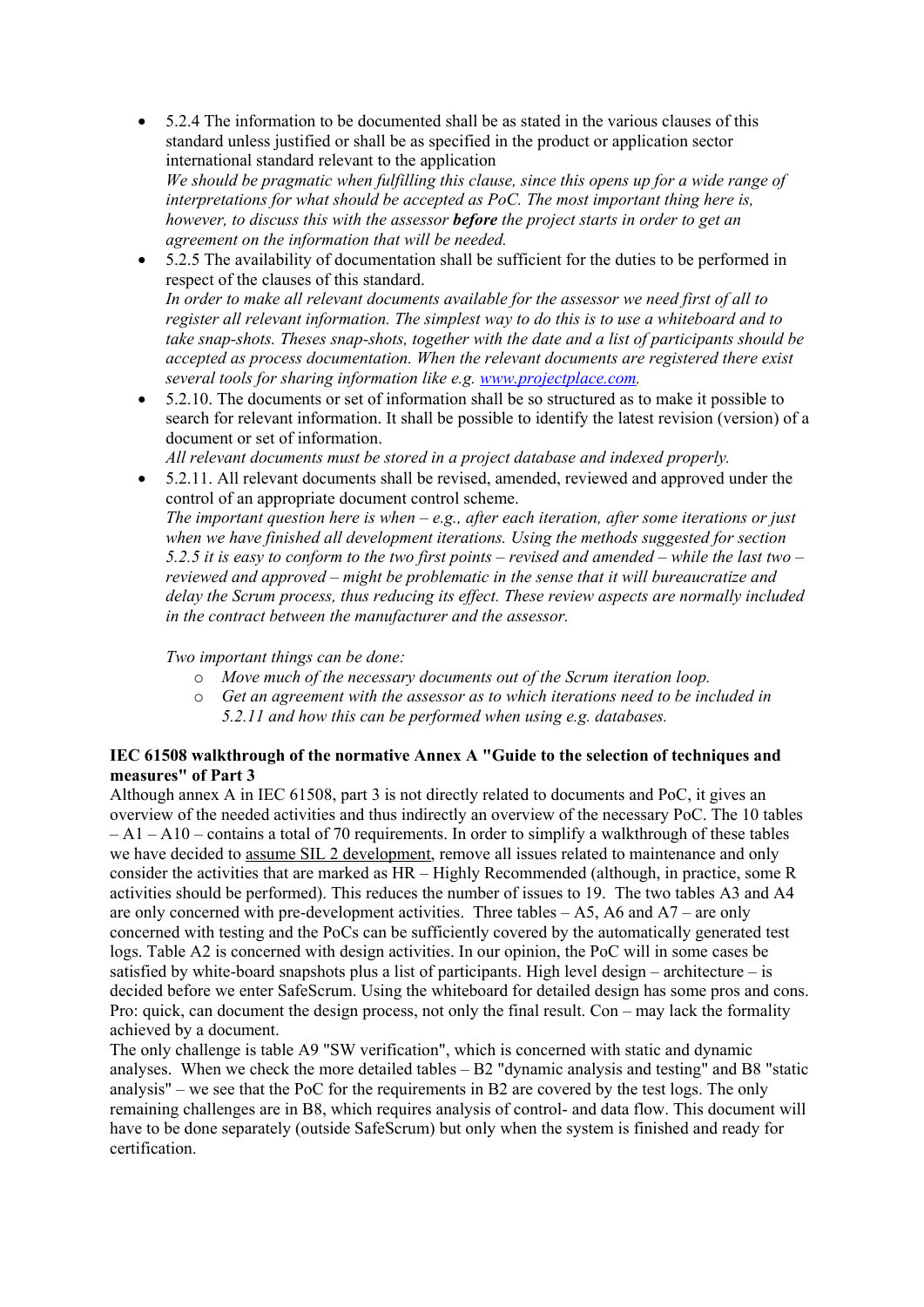## **4. Classification of the documentation**

The relevant documents for Part 3 are presented in Table  $A.3<sup>3</sup>$  "Example of a documentation structure for information related to the software lifecycle" in Part 1 of IEC 61508.

### Copy from Part 1:

*Tables A.1, A.2 and A.3 provide an example documentation structure for structuring the information in order to meet the requirements specified in Clause 5. The tables indicate the safety lifecycle phase that is mainly associated with the documents (usually the phase in which they are developed). The names given to the documents in the tables are in accordance with the scheme outlined in A.1. In addition to the documents listed in Tables A.1, A.2 and A.3, there may be supplementary documents giving detailed additional information or information structured for a specific purpose, for example parts lists, signal lists, cable lists, wiring tables, loop diagrams and list of variables.* 

There are several levels of documentation in a software project. The documents at these levels have different sources, different costs but often the same roles, both in the project itself and when it comes to certification.

- **Reusable documents** low extra costs. This is documents where large parts are reused as is, while small parts need to be adapted for each project and even for each sprint for some documents. If reuse is the goal right from the start, the changes between projects or iterations will be small. For further information about reuse see IEEE std 1517 [18].
- **Combined** Identify documents that can be combined into one document
- **Automatically generated documents** high initial costs but later low costs. This is documents that are generated for each new project or iteration by one or more tools. Examples are test results and test logs from Jira and requirements documents from Doors (www-03.ibm.com/software/products/en/ratidoor/).
- **New documents** high costs. This is documents that have to be written more or less from scratch for each new project.

In the table below, we have classified the documents that are specified in table A.3 regarding software in Part 1 of IEC 61508.

| IEC 61508-1, table A.3 for SW           | <b>Classification and comments</b>                          |
|-----------------------------------------|-------------------------------------------------------------|
| 1. Specification (software safety)      | Generated from e.g. a requirement management tool and/or    |
| requirements, comprising: software      | backlog management tool and is reusable.                    |
| safety functions requirements and       | For further information see IEEE Std 830-1998 [19] and IEEE |
| software safety integrity requirements) | Std 1233-1998 [20].                                         |
| 2. Plan (software safety validation)    | Reusable.                                                   |
|                                         | The document can be combined with document 26.              |
|                                         | For further information see IEEE Std 730-2002 [21].         |
| 3. Description (software architecture)  | Reusable.                                                   |
| design)                                 | For further information, see ISO/IEC/IEEE Std 42010 [22],   |
|                                         | IEEE Std 1016 [23] and www.sysmlforum.com/regarding         |
|                                         | SysML model management.                                     |
| 4. Specification (software architecture | Reusable. The standard ISO/IEC/IEEE 29119-3:2013 [24] "Test |
| integration tests);                     | Documentation" includes relevant information related to     |
|                                         | specification of tests.                                     |
| 5. Specification (programmable)         | Reusable                                                    |
| electronic hardware and software        |                                                             |
| $\text{``integration tests)}$           |                                                             |

<u>.</u>

<sup>&</sup>lt;sup>3</sup> Similar tables exists for Part 1 and Part 2

<sup>&</sup>lt;sup>4</sup> Observe definition 3.8.1 in Part 4 related to integration tests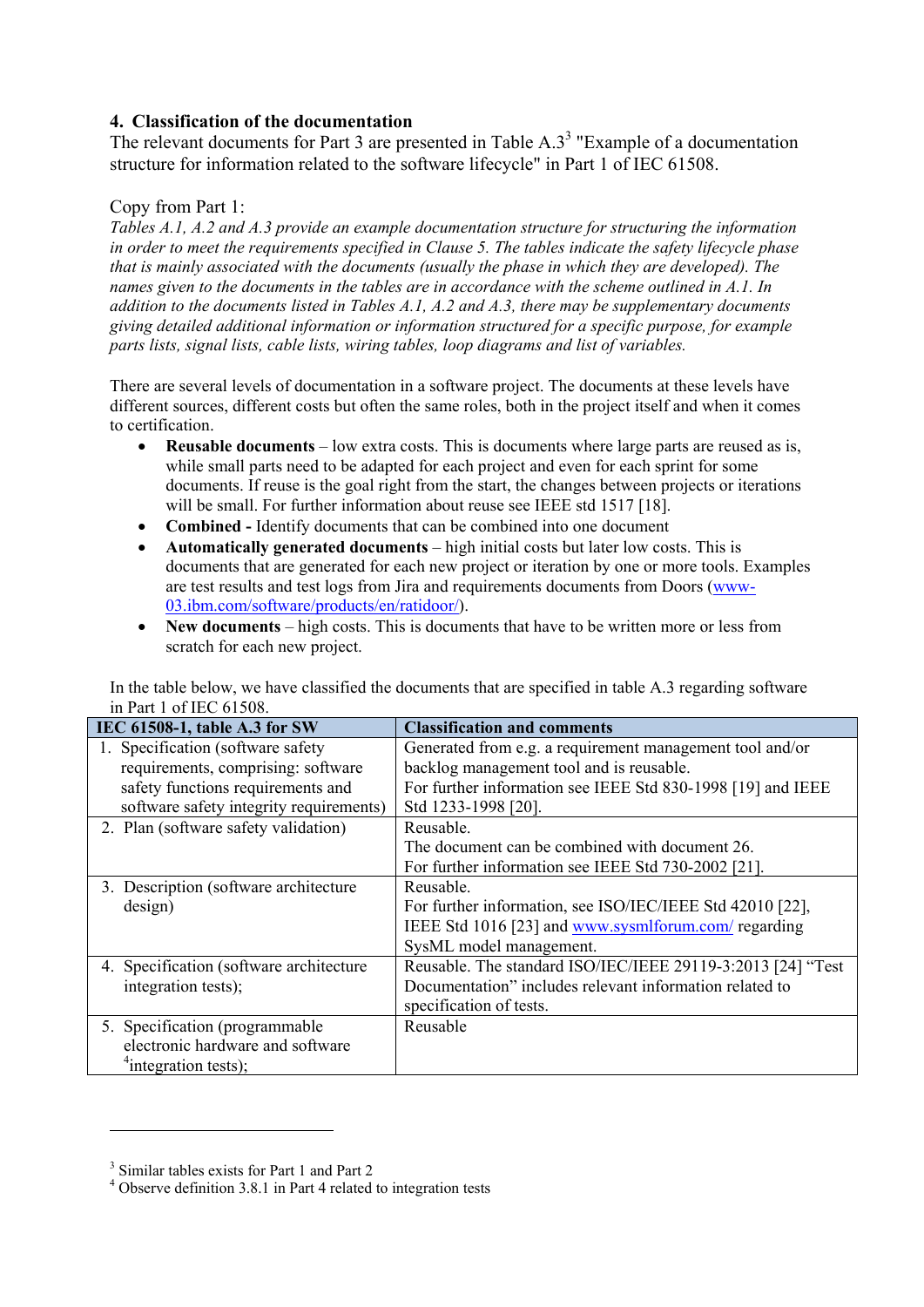| IEC 61508-1, table A.3 for SW                           | <b>Classification and comments</b>                                                                                        |  |
|---------------------------------------------------------|---------------------------------------------------------------------------------------------------------------------------|--|
| 6. Instruction (development tools and                   | Reusable.                                                                                                                 |  |
| coding manual)                                          | New development tools have to have relevant instructions.                                                                 |  |
|                                                         | See existing coding manuals/information issued by Exida for                                                               |  |
|                                                         | $C/C++$ [25] and a Guideline issued by MISRA <sup>5</sup> for C++ [26].                                                   |  |
|                                                         | See www.misra-cpp.com/ for further information.                                                                           |  |
| 7. Description (software system design);                | Reusable                                                                                                                  |  |
|                                                         | For further information, see IEEE Std 1016 [23].                                                                          |  |
| 8. Specification (software system<br>integration tests) | Reusable.<br>The document can be combined with documents 9 and 10.                                                        |  |
| 9. Specification (software module                       | Reusable. The document can be combined with documents 8 and                                                               |  |
| design);                                                | 10.                                                                                                                       |  |
|                                                         | For further information, see IEEE Std 1016 [23].                                                                          |  |
| 10. Specification (software module tests)               | Reusable                                                                                                                  |  |
|                                                         | Can be combined with documents 8 and 9                                                                                    |  |
| 11. List (source code);                                 | Source code can easily be generated directly from the code                                                                |  |
|                                                         | management system. Also, there are many tools that may                                                                    |  |
|                                                         | automatically produce code documentations. E.g. Doxygen                                                                   |  |
|                                                         | (www.doxygen.org) and other similar tools.                                                                                |  |
| 12. SW module design: Report (software                  | Generated. Some of the tests are generated automatically, others                                                          |  |
| module tests);                                          | are semi-automatic and some are manually.                                                                                 |  |
| 13. Report (code review)                                | Combined.                                                                                                                 |  |
|                                                         | Doc 13, 14, 15, 16 and 17 can be one report. The documents can                                                            |  |
|                                                         | be developed gradually so.                                                                                                |  |
|                                                         | There exist several tools for static code analysis (e.g.                                                                  |  |
|                                                         | http://cppcheck.sourceforge.net/ for for static C/C++ code                                                                |  |
|                                                         | analysis) and code review (e.g. www.parasoft.com/cpptest).<br>See also IEEE 1028:2008, IEEE Standard for software reviews |  |
|                                                         | and audits [27]. This standard defines five types of software                                                             |  |
|                                                         | review and audits. In this edition of the standard there is a clear                                                       |  |
|                                                         | progression in informality from the most formal, audits,                                                                  |  |
|                                                         | followed by management and technical review, to the less                                                                  |  |
|                                                         | formal inspections, and finishing with the least formal inspection                                                        |  |
|                                                         | process - walkthroughs.                                                                                                   |  |
| 14.SW module testing: Report (software                  | Generated.                                                                                                                |  |
| module tests)                                           | Doc. 13, 14, 15, 16 and 17 can be one report                                                                              |  |
|                                                         | Some of the tests are generated automatically, others are semi-                                                           |  |
|                                                         | automatic and some are manually.                                                                                          |  |
| 15. Report (software module integration                 | Generated.                                                                                                                |  |
| tests);                                                 | Doc 13, 14, 15, 16 and 17 can be one report.                                                                              |  |
|                                                         | Some of the tests are generated automatically, others are semi-                                                           |  |
|                                                         | automatic and some are manually.                                                                                          |  |
| 16. Report (software system integration                 | Generated.                                                                                                                |  |
| tests);                                                 | Doc 13, 14, 15, 16 and 17 can be one report                                                                               |  |
|                                                         | Some of the tests are generated automatically, others are semi-                                                           |  |
|                                                         | automatic and some are manually.                                                                                          |  |
| 17. Report (software architecture                       | Generated.                                                                                                                |  |
| integration tests)                                      | Doc 13, 14, 15, 16 and 17 can be one report.                                                                              |  |
|                                                         | Some of the tests are generated automatically, others are semi-                                                           |  |
|                                                         | automatic and some are manually.                                                                                          |  |

1

<sup>&</sup>lt;sup>5</sup> MISRA: The Motor Industry Software Reliability Association. www.misra.org.uk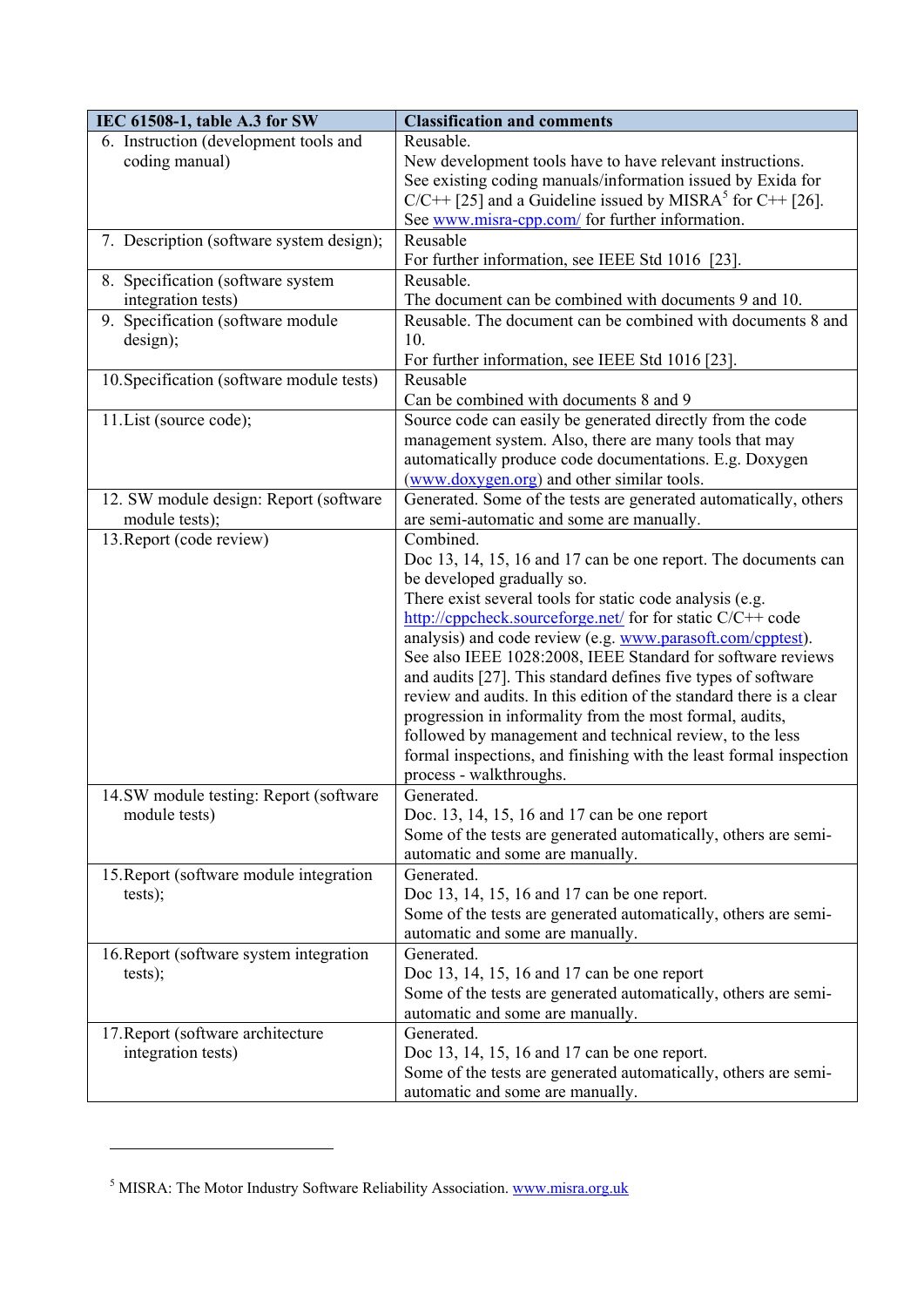| IEC 61508-1, table A.3 for SW                        | <b>Classification and comments</b>                               |  |
|------------------------------------------------------|------------------------------------------------------------------|--|
| 18. Report (programmable electronic                  | Generated.                                                       |  |
| hardware and software integration                    | Some of the tests are generated automatically, others are semi-  |  |
| tests)                                               | automatic and some are manually.                                 |  |
| 19. Instruction (user);                              | Reusable                                                         |  |
|                                                      | Can be combined with 20.                                         |  |
|                                                      | For further information, see IEEE Std 1063 [28].                 |  |
| 20. Instruction (operation and                       | Reusable.                                                        |  |
| maintenance)                                         | Can be combined with document 19                                 |  |
| 21. Report (software safety validation)              | Newly developed.                                                 |  |
| 22. Instruction (software modification               | Reusable                                                         |  |
| procedures);                                         |                                                                  |  |
| 23. Request (software modification);                 | Newly developed.                                                 |  |
|                                                      | Can be combined with document/database 25.                       |  |
| 24. Report (software modification impact)            | Newly developed.                                                 |  |
| analysis);                                           | A template has been presented in [29].                           |  |
| 25.Log (software modification)                       | Newly developed.                                                 |  |
|                                                      | Tools exist for software modifications like e.g. the open source |  |
|                                                      | tool bugzilla, www.bugzilla.org.                                 |  |
|                                                      | Can be combined with document/database 23.                       |  |
| 26. Plan (software safety);                          | Reusable                                                         |  |
|                                                      | The document can be combined with document 2.                    |  |
|                                                      | For further information, see IEEE Std 1228 [30].                 |  |
| 27. Plan (software verification);                    | Reusable                                                         |  |
| 28. Report (software verification);                  | Generated. Some of the tests are generated automatically, others |  |
|                                                      | are semi-automatic and some are manually.                        |  |
| 29. Plan (software functional safety<br>assessment); | Reusable.                                                        |  |
| 30. Report (software functional safety               | Reusable.                                                        |  |
| assessment)                                          | Finished after the last test/verification/validation report      |  |
| 31. Safety manual for compliant items                | Reusable.                                                        |  |
|                                                      | May have a few remaining parts after the last                    |  |
|                                                      | test/verification/validation report                              |  |

# **Table 1: Table A.3 regarding SW documentation in Part 1 and corresponding classification**

Overview of document types as presented in A.3 in Part 1 of IEC 61508:

| <b>Documents</b><br>Nu as listed in Table 1 Above                                       | <b>Comments</b>                                                                                                                                                                                                                                                       |
|-----------------------------------------------------------------------------------------|-----------------------------------------------------------------------------------------------------------------------------------------------------------------------------------------------------------------------------------------------------------------------|
| 11 reports (Nu 13, 14, 15, 16, 17, 18,<br>21, 24, 28 and 30).                           | The standard ISO/IEC/IEEE 29119-3:2013 includes procedures<br>and templates for Test status report, Test completion report, Test<br>data readiness report, Test environment readiness report, Test<br>incident report, Test status report and Test completion report. |
| 6 specifications (Nu 1, 4, 5, 8, 9 and<br>10.4, 5, 8 and 10 are test<br>specifications) | The standard ISO/IEC/IEEE 29119-3:2013 includes both agile<br>and traditional procedures for specifications and examples<br>regarding Test design, Test case and Test procedure.                                                                                      |
| four plans (Nu 2, 26, 27, 29)                                                           | Validation, safety (can be based on e.g. EN 50126 [31] or IEEE<br>Std 1228 [30]), verification and functional safety assessment                                                                                                                                       |
| four instructions (Nu $6$ , 19, 20 and 22)                                              | Development tools and coding manuals<br>User, operation and maintenance instructions<br>Modification procedure                                                                                                                                                        |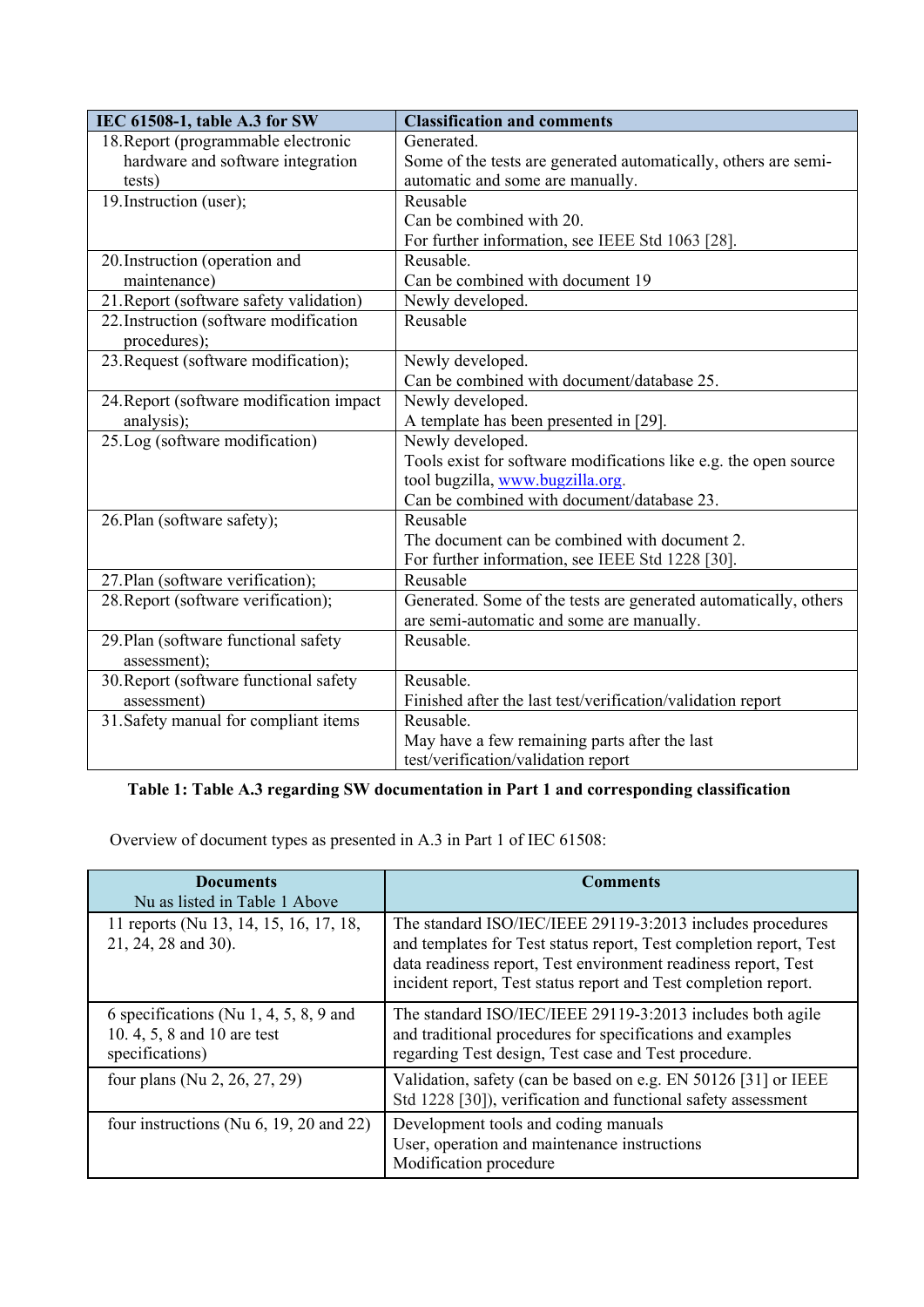| <b>Documents</b><br>Nu as listed in Table 1 Above | <b>Comments</b>                                                                                                                                                                |
|---------------------------------------------------|--------------------------------------------------------------------------------------------------------------------------------------------------------------------------------|
| two descriptions (Nu 3 and 7)                     | SW architecture design and SW system design                                                                                                                                    |
| a list ( $Nu$ 11)                                 | List source code                                                                                                                                                               |
| a request ( $Nu$ 23)                              | Request SW modification.<br>Tools exist for software modifications like e.g. the open source<br>tool bugzilla, www.bugzilla.org.<br>Can be combined with document/database 23. |
| a $log(Nu 25)$                                    | SW modification                                                                                                                                                                |
| a manual ( $Nu$ 31)                               | Safety manual for compliant items                                                                                                                                              |

## **Table 2: Overview of Table A.3 SW documents**

The main documents are the reports, specifications and plans. As seen from the overview above, these documents should be the focus when trying to reduce the documentation work.

Overview of the document classes is shown in the table 3 below.

| <b>Class</b> | <b>Document number</b>                | <b>Comments</b>                                            |
|--------------|---------------------------------------|------------------------------------------------------------|
| Reusable     | 16 documents: 2, 3, 4, 5, 6, 7, 8, 9, | Reusable documents should be made more generic by          |
|              | 10, 19, 20, 22, 25, 26, 29 and 30     | the manufacturer.                                          |
|              |                                       | For documents that shall be updated as part of several     |
|              |                                       | sprints, reuse solutions is very important. These          |
|              |                                       | documents could e.g. include tables or a point list that   |
|              |                                       | are easily updated.                                        |
|              |                                       | For more information, see IEEE std 1517:2010 [18].         |
| Combined     | 2 documents: 2 and 26                 | 12 documents can be merged to four documents.              |
|              | 3 documents: $8, 9$ and $10$          | References are simplified when combining documents.        |
|              | 5 documents: 13, 14, 15, 16 and 17    | The general parts are often the same. The relation         |
|              | 2 documents: 19 and 20                | between activities etc, is more visible.                   |
|              | 2 documents/databases: 23 and 25      | However this, to some extent, depends on e.g. the size of  |
|              |                                       | the project.                                               |
| Generated    | 9 documents: 1, 11, 12, 14, 15, 16,   | Several possibilities exist. This will be studied later in |
|              | $17, 18$ and 28                       | the project.                                               |
| New          | 5 documents: 6 (new tools) 21 (SW)    | Discussions with the assessor:                             |
| documents    | safety validation), 23 (request: SW   | As part of the Scrum mindset it is important to reduce     |
|              | modification), 24 (SW modification    | the amount of documentation and it is assumed that the     |
|              | impact analysis) and 25 (log: SW      | assessor should be involved early in the project. What     |
|              | modification).                        | could be a minimum of documentation should therefore       |
|              |                                       | be discussed with the assessor before starting to develop  |
|              |                                       | any new document.                                          |
|              |                                       | Templates and examples:                                    |
|              |                                       | For some documents templates and examples has              |
|              |                                       | already been developed as part of research,                |
|              |                                       | standardization and organizational work. See e.g. [29],    |
|              |                                       | ISO/IEC/IEEE 29119-3:2013 and www.misra.org.uk.            |

**Table 3: Classes of documents**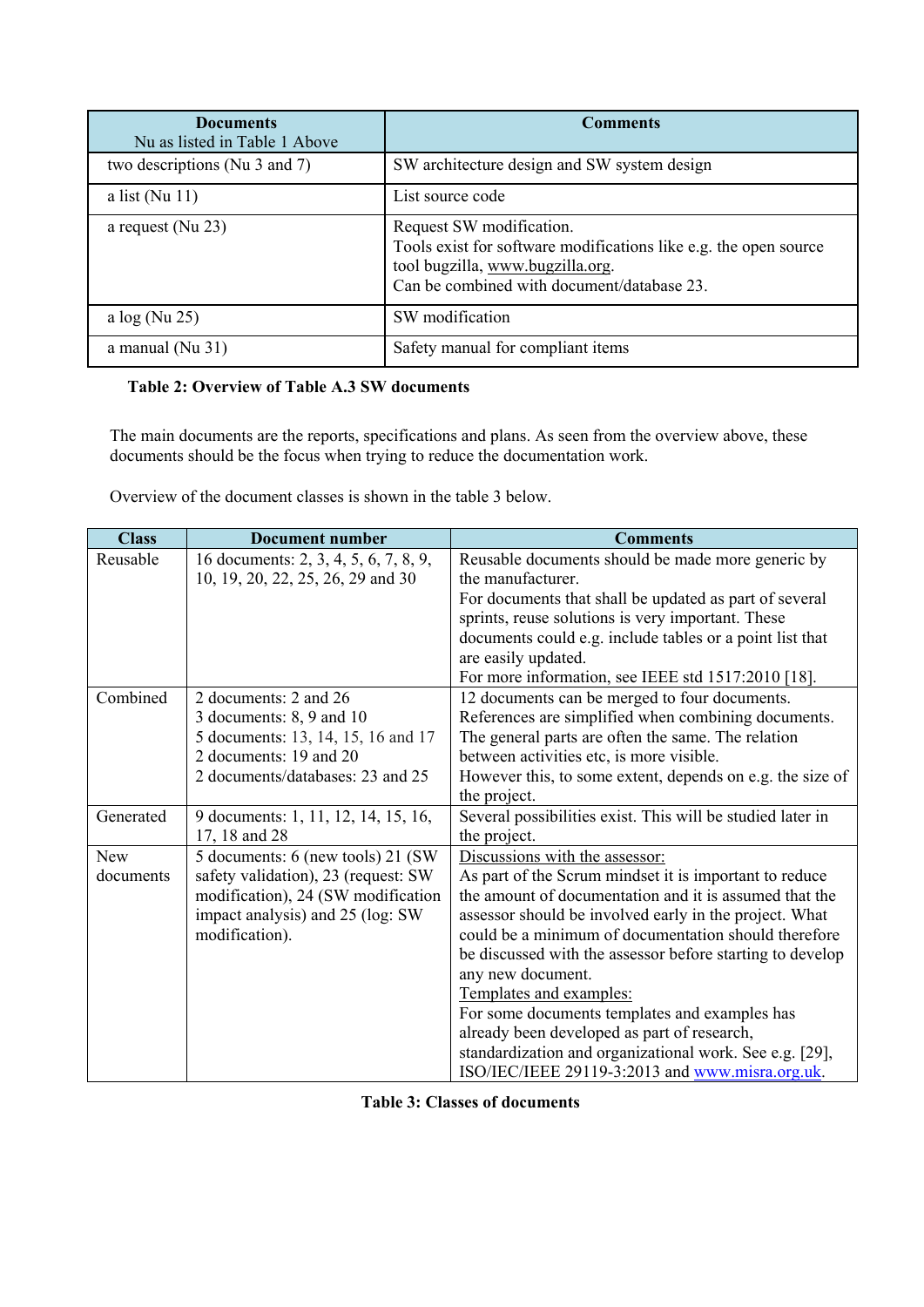## **5. Discussion and conclusion**

The acceptance of a system that has safety critical components rests on three pillars – agreements with the assessor, trust in the developers and competent work. This holds, independent of standard and development methods applied. The pillars are, however, not constructed independently. In our experience, an agreement with the assessor must come first. This will enable us to settle important questions such as:

- Which parts of Scrum may pose problems later in the project?
- What is accepted as PoC for each activity?
- Which documents are needed, in which form and when?

When this is in place, we can start to build trust based on demonstration of competence and strict adherence to all agreements.

Our conclusion is simple – the requirement that we need to certify a system according to IEC 61508 cannot be used as an argument against using the Scrum development process. The problems that exist are not a consequence of formulations of the standard's requirements but are related to what the individual assessor will accept as PoC for an activity.

We have looked into the documents necessary for approval of the software and grouped them according to the opportunity for reuse, combination of several documents into one, documents generated automatically and new documents.

Only five of the documents are new documents when doing recertification. In addition we suggest that new documents should initially be discussed with the assessor, having trust and Scrum philosophy in mind to ensure correct level of documentation.

As part of our ongoing work on safety critical systems development we will try out the described approach in an industrial environment. This will partly be done to see if the approach needs modifications and partly to see how the assessors can be involved so that we can get a more efficient cooperation. We will also study how we can build trust between developers and assessors. This will not remove the need for PoCs but it will allow the assessor to focus on the few, critical parts of his works and leave the rest to the developers.

### **References**

- [1] K. Schwaber, Beedle, M., *Agile Software Development with Scrum*. New Jersey: Prentice Hall, 2001.
- [2] M. Müller, "Functional Safety, Automotive SPICE® and Agile Methodology at KUGLER MAAG CIE GmbH," presented at the 8th Automotive Software Workshop, 2011.
- [3] C. Webster, N. Shi, and I. S. Smith, "Delivering Software into NASA's Mission Control Centre Using Agile Development Techniques," presented at the Aerospace Conference, Big Sky, USA, 2012.
- [4] IEC, "61508:2010 Functional Safety of Electrical/Electronic/Programmable Electronic Safetyrelated Systems (E/E/PE, or E/E/PES)," ed.
- [5] T. e. a. Wien, "Reducing Lifecycle Costs of Industrial Safety Products with CESAR " presented at the Emerging Technologies and Factory Automation (ETFA), Bilbao, Spain, 2010.
- [6] T. Stålhane and G. K. Hanssen, "The application of ISO 9001 to agile software development," presented at the Product Focused Software Process Improvement (PROFES 2008), Frascati, Italy, 2008.
- [7] T. Stålhane, T. Myklebust, and G. K. Hanssen, "The application of Scrum IEC 61508 certifiable software," presented at the ESREL, Helsinki, Finland, 2012.
- [8] T. Stålhane, V. Katta, and T. Myklebust, "Scrum and IEC 60880," presented at the FFI seminar, Storefjell, Norway, 2013.
- [9] ISO, "19011: Guidelines for auditing of management systems. Ed. 2," ed, 2011.
- [10] ISO/IEC, "17000: Conformity assessment Vocabulary and general principles. Ed.1," ed, 2004.
- [11] ISO/IEC, "17011: Conformity assessment General requirements for accreditation bodies accrediting conformity assessments bodies. Ed. 1," ed, 2004.
- [12] ISO/IEC, "17020: General criteria for the operation of various types of bodies performing inspection. Ed. 2," ed, 2012.